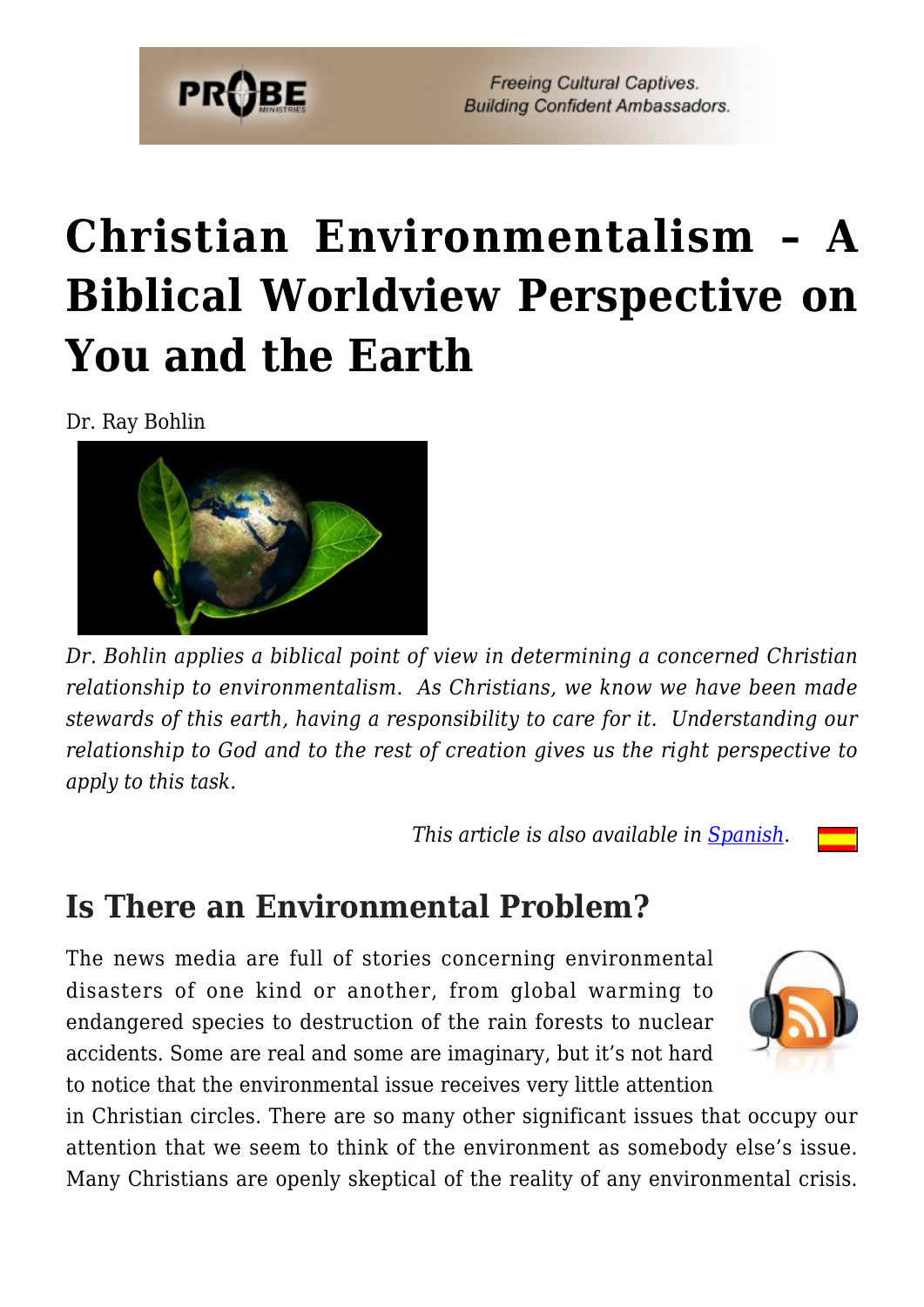

**Freeing Cultural Captives. Building Confident Ambassadors.** 

It's viewed as a liberal issue, or New Age propaganda, or just plain unimportant since this earth will be destroyed after the millennium. What we fail to realize is that Christians have a sacred responsibility to the earth and the creatures within it. The earth is being affected by humans in an unprecedented manner, and we do not know what the short or long term effects will be.

Calvin DeWitt, in his book *The Environment and the Christian*[,{1}](#page-8-0) lists seven degradations of the earth. First, land is being converted from wilderness to agricultural use and from agricultural use to urban areas at an ever-increasing rate. Some of these lands cannot be reclaimed at all, at least not in the near future.

Second, as many as three species a day become extinct. Even if this figure is exaggerated, we still need to realize that once a species has disappeared, it is gone. Neither the species nor the role it occupied in the ecosystem can be retrieved.

Third, land continues to be degraded by the use of pesticides, herbicides, and fertilizers. While many farmers are rebelling against this trend and growing their produce organically or without chemicals, the most profitable and largest growers still use an abundance of chemicals.

Fourth, the treatment of hazardous chemicals and wastes continues as an unsolved problem. Storing of medium term nuclear wastes is still largely an unsolved problem.

Fifth, pollution is rapidly becoming a global problem. Human garbage turns up on the shores of uninhabited South Pacific islands, far from the shipping lanes.

Sixth, our atmosphere appears to be changing. Is it warming due to the increase of gases like carbon dioxide from the burning of fossil fuels? Is the ozone layer shrinking due to the use of chemicals contained in refrigerators, air conditioners, spray cans, and fire extinguishers? While I remain skeptical of the global threat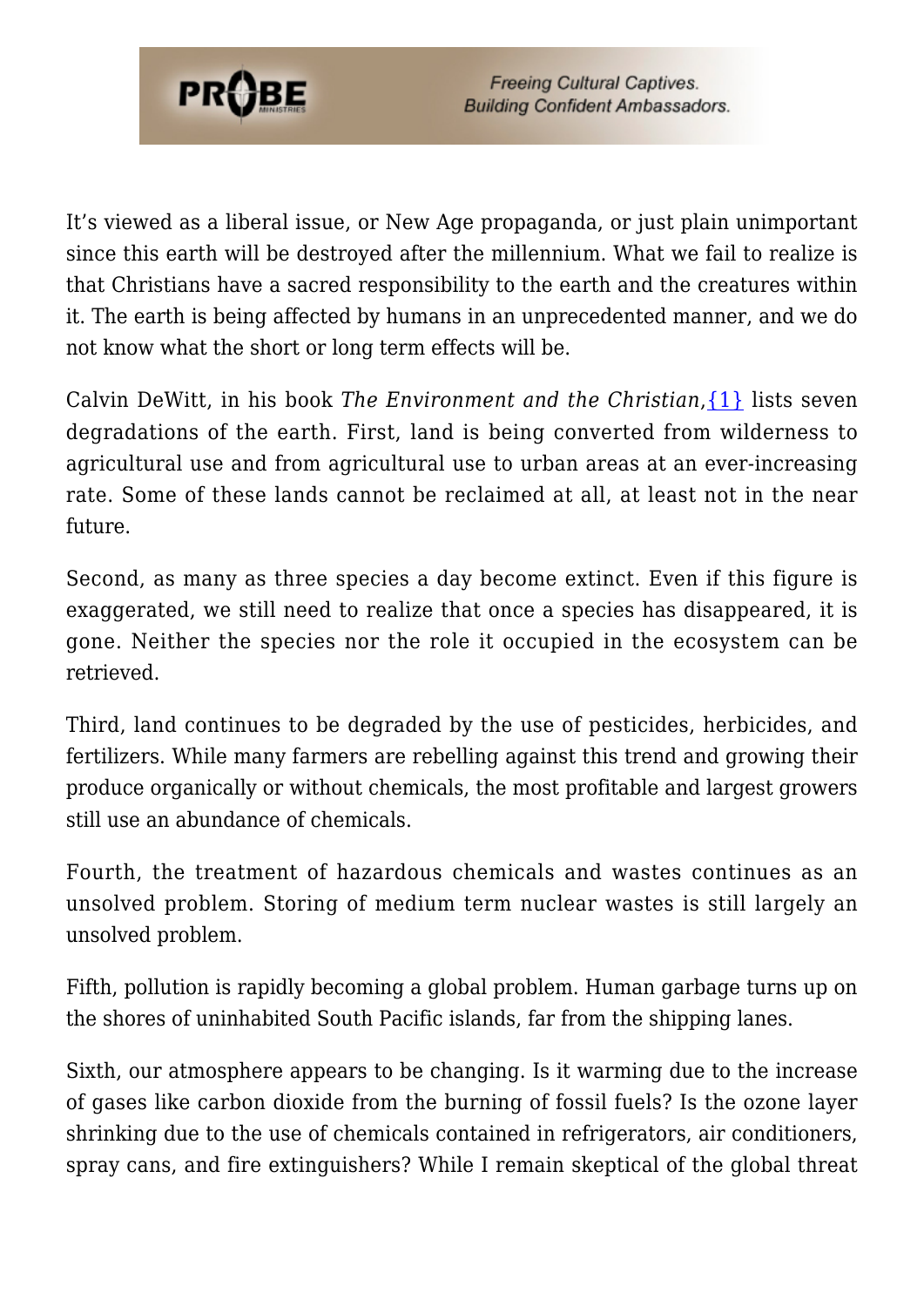

that many see, pollution continues to be a local and regional concern prompting ever more stringent emission controls for our automobiles.

Seventh, we are losing the experiences of cultures that have lived in harmony with the creation for hundreds or even thousands of years. Cultures such as the Mennonites and Amish, as well as those of the rain forests, are crowded out by the expansion of civilization.

Never before have human beings wielded so much power over God's creation. How should we as Christians think about these problems?

## **The Environmental Ethics of Naturalism and Pantheism**

Some people have blamed Western culture's Judeo-Christian heritage for the environmental crisis. These critics point squarely at Genesis 1:26-28, where God commands His new creation, man, to have dominion over the earth and to rule and subdue it.  $\{2\}$  This mandate is seen as a clear license to exploit the earth for man's own purposes. With this kind of philosophy, they ask, how can the earth ever be saved? While I will deal with the inaccuracy of this interpretation a little later, you can see why many of the leaders in the environmental movement are calling for a radical shift away from this Christian position. But what are the alternatives?

The need to survive provides a rationale for environmental concern within an *evolutionary* or *naturalistic* world view. Survival of the human species is the ultimate value. Man cannot continue to survive without a healthy planet. We must act to preserve the earth in order to assure the future of our children.

The evolutionary or naturalistic view of nature is, however, ultimately pragmatic. That is, nature has value only as long as we need it. The value of nature is contingent on the whim of egotistical man.  $\{3\}$  If, as technology increases, we are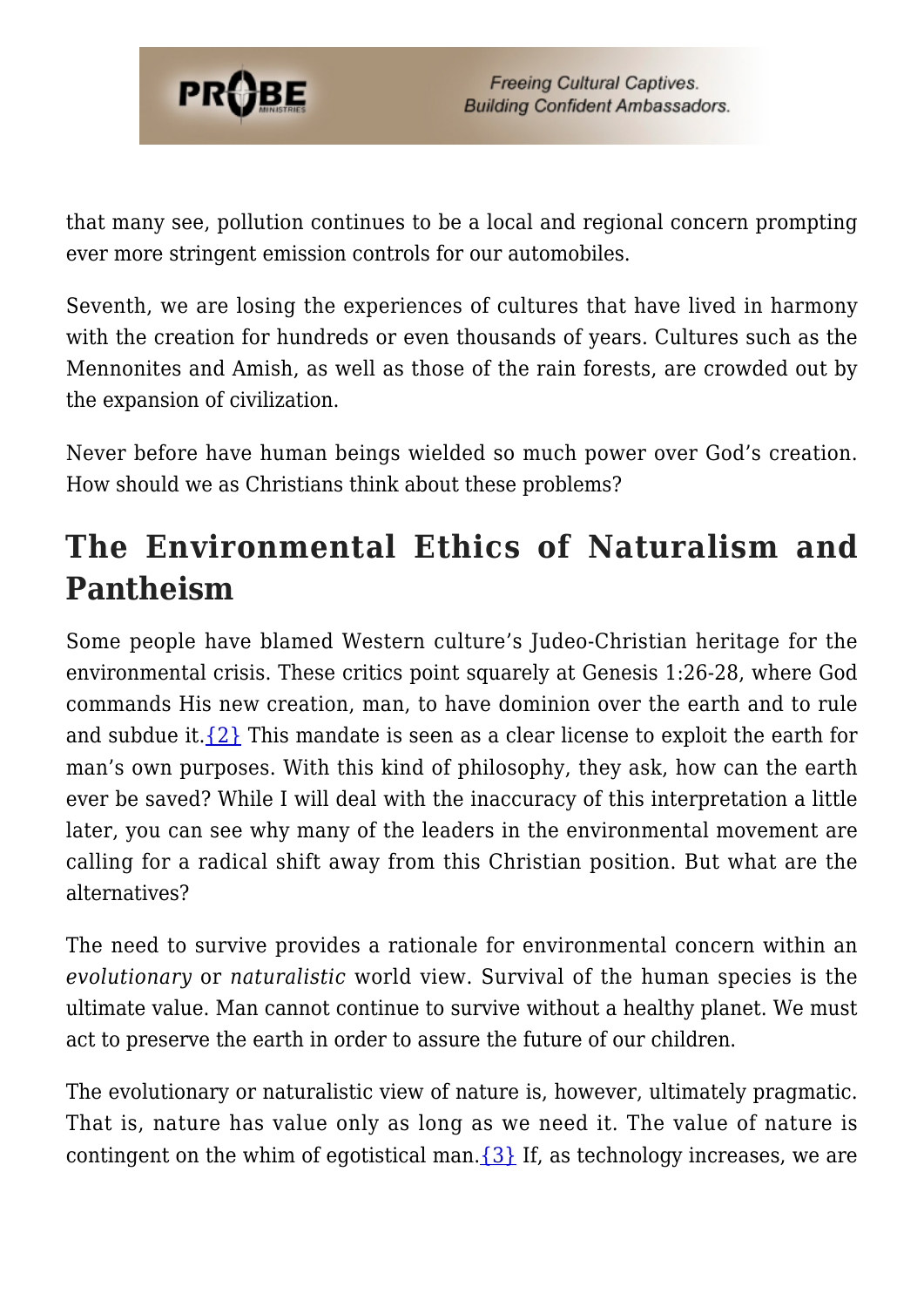

able to artificially reproduce portions of the ecosystem for our survival needs, then certain aspects of nature lose their significance. We no longer need them to survive. This view is ultimately destructive, because man will possess only that which he needs. The rest of nature can be discarded.

In the fictional universe of *Star Trek*, vacations are spent in a computer generated virtual reality and meals are produced by molecular manipulation. No gardens, herds, or parks are needed. What value does nature have then?

Another alternative is the *pantheistic* or *New Age* worldview. Superficially, this view offers some hope. All of nature is equal because all is god and god is all. Nature is respected and valued because it is part of the essence of god. If humans have value, then nature has value.

But while pantheism elevates nature, it simultaneously degrades man and will ultimately degrade nature as well. To the pantheist, man has no more value than a blade of grass. In India the rats and cows consume needed grain and spread disease with the blessings of the pantheists. To restrict the rats and cows would be to restrict god, so man takes second place to the rats and cows. Man is a part of nature, yet it is man that is being restricted. So ultimately, all of nature is degraded. ${4}$ 

Pantheism claims that what is, is right. To clean up the environment would mean eliminating the undesirable elements. But, since god is all and in all, how can there be any undesirable elements? Pantheism fails because it makes no distinctions between man and nature.

## **The Christian Environmental Ethic**

A true Christian environmental ethic differs from the naturalistic and pantheistic ethics in that it is based on the reality of God as Creator and man as his imagebearer and steward. God is the Creator of nature, not part of nature. He transcends nature (Gen. 1-2; Job 38-41; Ps. 19, 24, 104; Rom 1:18-20; Col.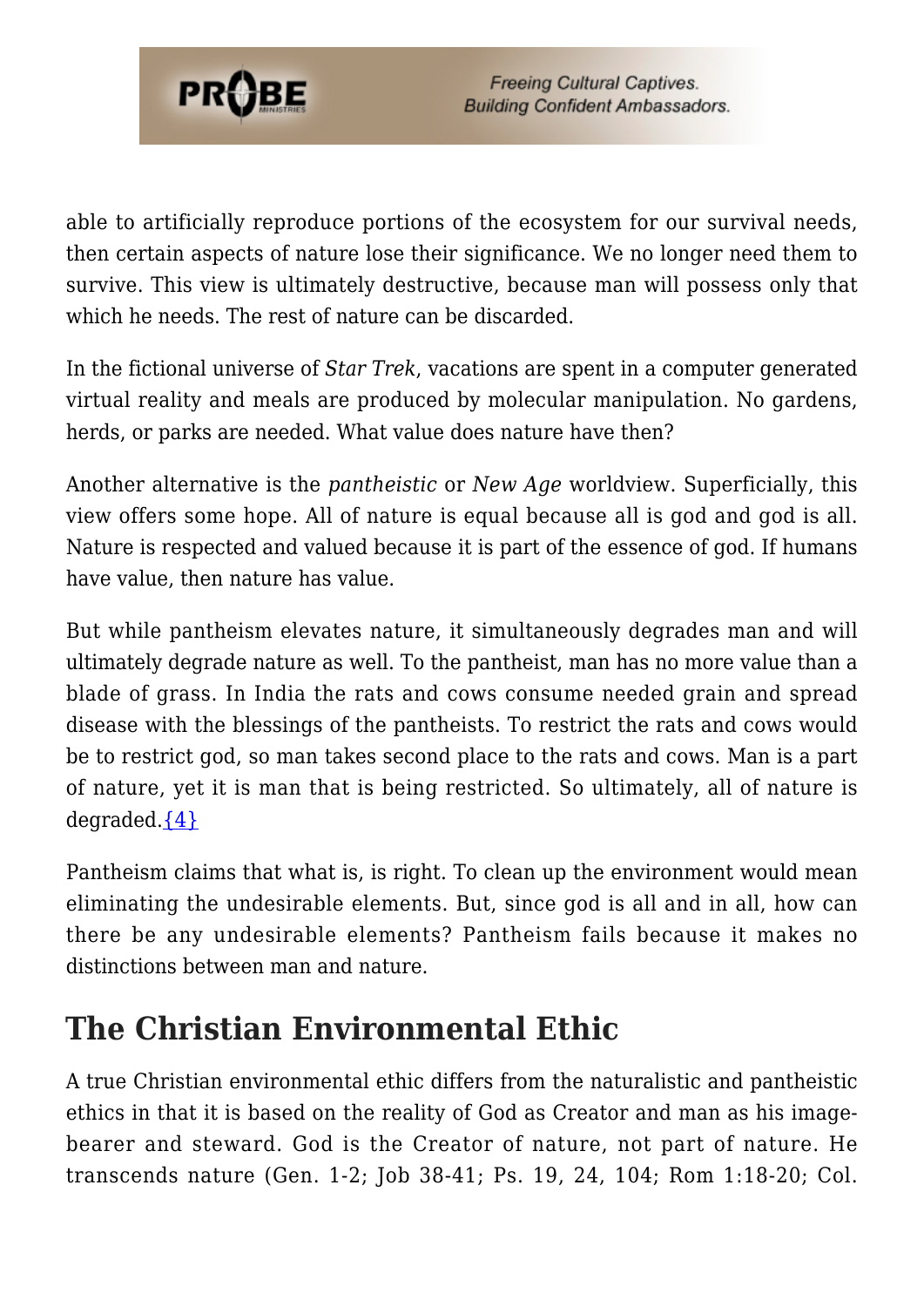

1:16-17). All of nature, including man, is equal in its origin. Nature has value in and of itself because God created it. Nature's value is intrinsic; it will not change because the fact of its creation will not change.  $\{5\}$  The rock, the tree, and the cat deserve our respect because God made them to be as they are.[{6}](#page-8-5)

While man is a creature and therefore is identified with the other creatures, he is also created in God's image. It is this image that separates humans from the rest of creation (Gen. 1:26-27; Ps. 139:13-16). $\{7\}$  God did not bestow His image anywhere else in nature.

Therefore, while a cat has value because God created it, it is inappropriate to romanticize the cat as though it had human emotions. All God's creatures glorify Him by their very existence, but only one is able to worship and serve Him by an act of the will.

But a responsibility goes along with bearing the image of God. In its proper sense, man's rule and dominion over the earth is that of a steward or a caretaker, not a reckless exploiter. Man is not sovereign over the lower orders of creation. Ownership is in the hands of the Lord. $\{8\}$ 

God told Adam and Eve to cultivate and keep the garden (Gen. 2:15), and we may certainly use nature for our benefit, but we may only use it as God intends. An effective steward understands that which he oversees, and science can help us discover the intricacies of nature.

Technology puts the creation to man's use, but unnecessary waste and pollution degrades it and spoils the creation's ability to give glory to its Creator. I think it is helpful to realize that we are to exercise dominion over nature, not as though we are entitled to exploit it, but as something borrowed or held in trust.

Recall that in the parable of the talents in Matthew 25, the steward who merely buried his talent out of fear of losing it was severely chastised. What little he did have was taken away and given to those who already had a great deal. ${9}$  When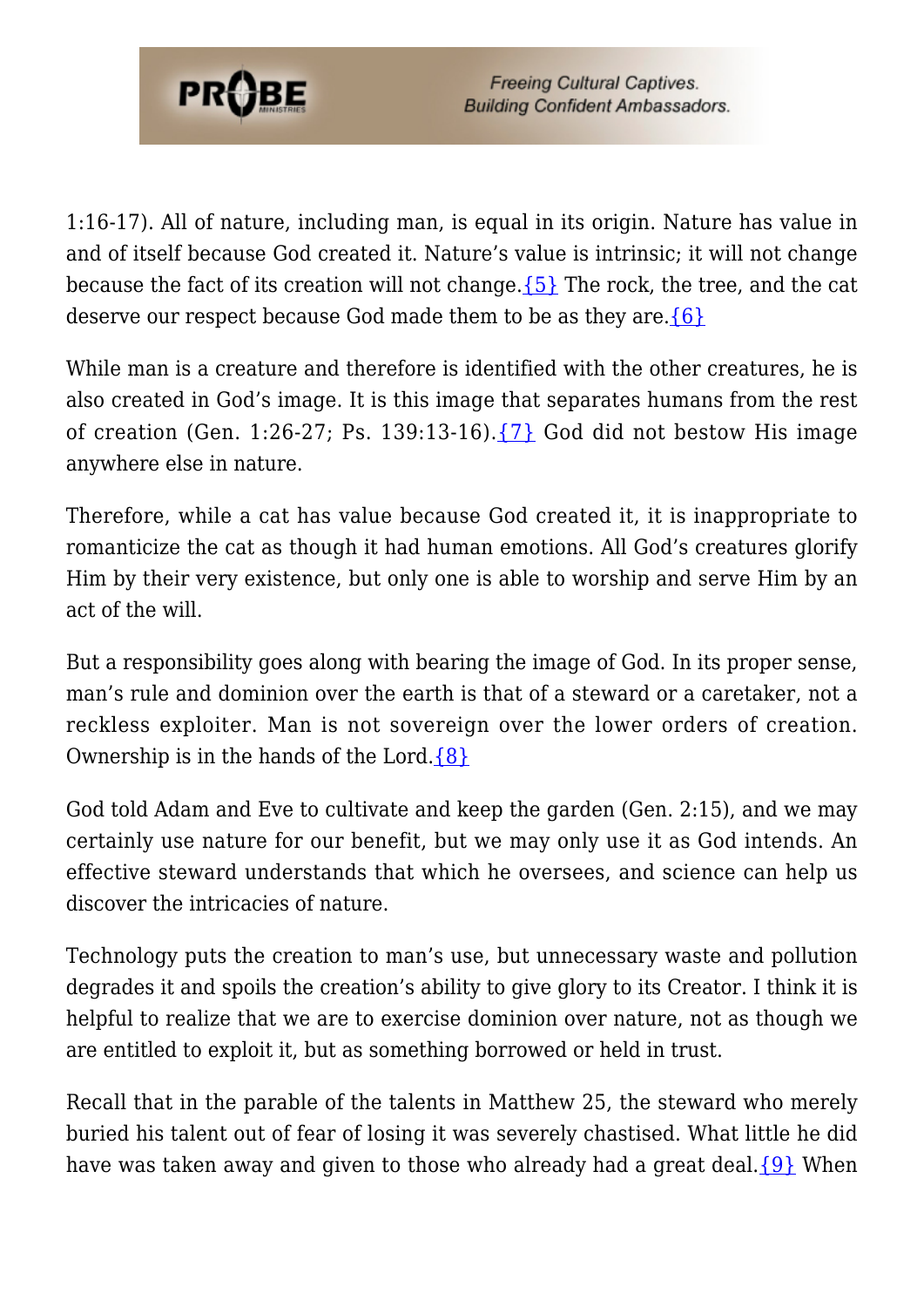

Christ returns, His earth may well be handed back to Him rusted, corroded, polluted, and ugly. To what degree will you or I be held responsible?

This more thoroughly biblical view of nature and the environment will allow us to see more clearly the challenges that lie ahead. Our stewardship of the earth must grapple with the reality that it does not belong to us but to God though we have been given permission to use the earth for our basic needs.

## **Abuse of Dominion**

While God intended us to live in harmony with nature, we have more often than not been at odds with nature. This reality tells us that man has not fulfilled his mandate. The source of our ecological crisis lies in man's fallen nature and the abuse of his dominion.

Man is a rebel who has set himself at the center of the universe. He has exploited created things as though they were nothing in themselves and as though he has an autonomous right to do so.  $\{10\}$  Man's abuse of his dominion becomes clear when we look at the value we place on time and money. Our often uncontrolled greed and haste have led to the deterioration of the environment.  $\{11\}$  We evaluate projects almost exclusively in terms of their potential impact on humans.

For instance, builders know that it is faster and more cost effective to bulldoze trees that are growing on the site of a proposed subdivision than it is to build the houses around them. Even if the uprooted trees are replaced with saplings once the houses are constructed, the loss of the mature trees enhances erosion, eliminates a means of absorbing pollutants, producing oxygen, and providing shade, and produces a scar that heals slowly if at all.

Building around the trees, while more expensive and time-consuming, minimizes the destructive impact of human society on God's earth. But, because of man's sinful heart, the first option has been utilized more often than not.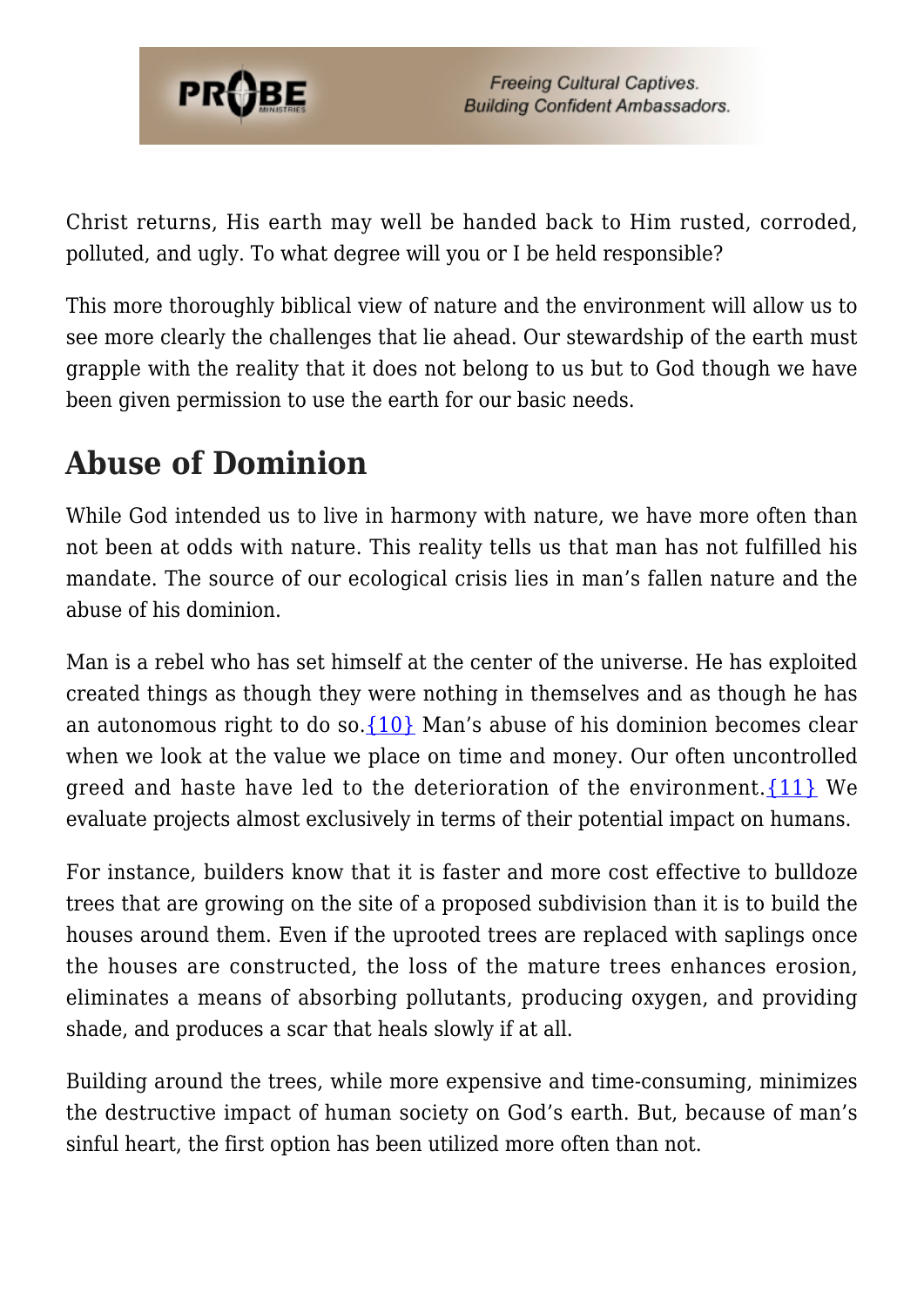

**Freeing Cultural Captives. Building Confident Ambassadors.** 

As Christians we must treat nature as having value in itself, and we must be careful to exercise dominion without being destructive.  $\{12\}$  To quote Francis Schaeffer, We have the right to rid our house of ants; but what we have no right to do is to forget to honor the ant as God made it, out in the place where God made the ant to be. When we meet the ant on the sidewalk, we step over him. He is a creature, like ourselves; not made in the image of God, it is true, but equal with man as far as creation is concerned. $\{13\}$ 

The Bible contains numerous examples of the care with which we are expected to treat the environment. Leviticus 25:1-12 speaks of the care Israel was to have for the land. Deuteronomy 25:4 and 22:6 indicates the proper care for domestic animals and a respect for wildlife. In Isaiah 5:8-10 the Lord judges those who have misused the land. Job 38:25-28 and Psalm 104:27-30 speak of God's nurture and care for His creation. Psalm 104 tells us that certain places were made with certain animals in mind. This would make our national parks and wilderness preserves a biblical concept. And Jesus spoke on two occasions of how much the Father cared for even the smallest sparrow (Matt. 6:26, 10:29). How can we do less?

## **Christian Responsibility**

I believe that as Christians we have a responsibility to the earth that exceeds that of unredeemed people. We are the only ones who are rightly related to the Creator. We should be showing others the way to environmental responsibility.

Christians, of all people, should not be destroyers, Schaeffer said. $\{14\}$  We may cut down a tree to build a house or to make a fire, but not just to cut it down. While there is nothing wrong with profit in the marketplace, in some cases we must voluntarily limit our profit in order to protect the environment.  $\{15\}$ 

When the church puts belief into practice, our humanity and sense of beauty are restored. $\{16\}$  But this is not what we see. Concern for the environment is not on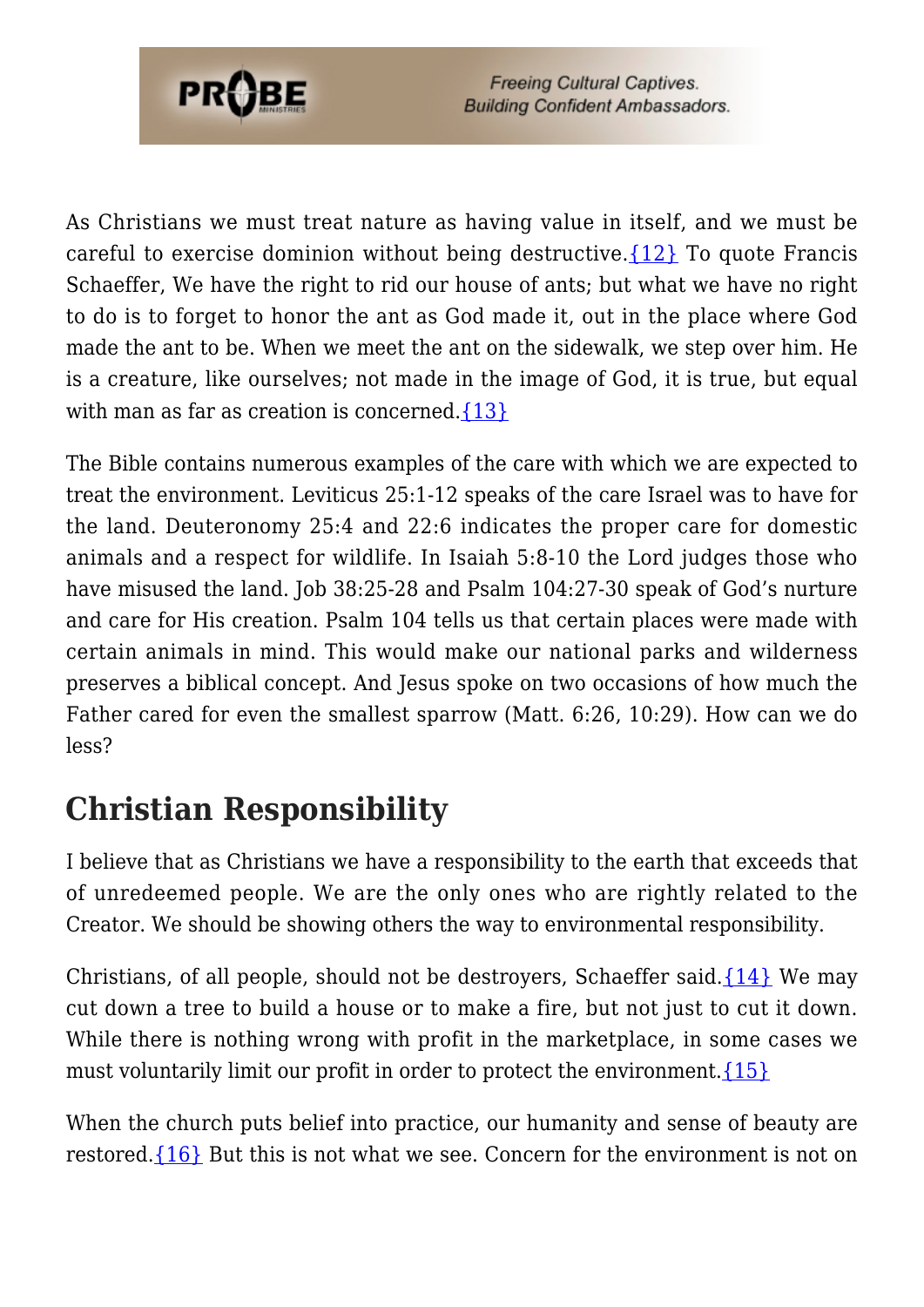

the front burner of most evangelical Christians. The church has failed in its mission of steward of the earth.

We have spoken out loudly against the materialism of science as expressed in the issues of abortion, human dignity, evolution, and genetic engineering, but have shown ourselves to be little more than materialists in our technological orientation towards nature[.{17}](#page-8-16) All too often Christians have adopted a mindset similar to a naturalist that would assert that simply more technology will answer our problems. In this respect we have essentially abandoned this very Christian issue.

By failing to fulfill our responsibilities to the earth, we are also losing a great evangelistic opportunity. Many young people in our society are seeking an improved environment, yet they think that most Christians don't care about ecological issues and that most churches offer no opportunity for involvement.[{18}](#page-8-17) For example, in many churches today you can find soft drink machines dispensing aluminum cans with no receptacle provided to recycle the aluminum, one of our most profitable recyclable materials.

As a result, other worldviews and religions have made the environmental issue their own. Because the environmental movement has been co-opted by those involved in the New Age Movement particularly, many Christians have begun to confuse interest in the environment with interest in pantheism and have hesitated to get involved. But we cannot allow the enemy to take over leadership in an area that is rightfully ours.

As the redeemed of the earth, our motivation to care for the land is even higher than that of the evolutionist, the Buddhist, or the advocate of the New Age. Jesus has redeemed all of the effects of the curse, including our relationship with God, our relationship with other people, and our relationship with the creation (1 Cor. 15:21-22, Rom. 5:12-21). Although the heavens and the earth will eventually be destroyed, we should still work for healing now.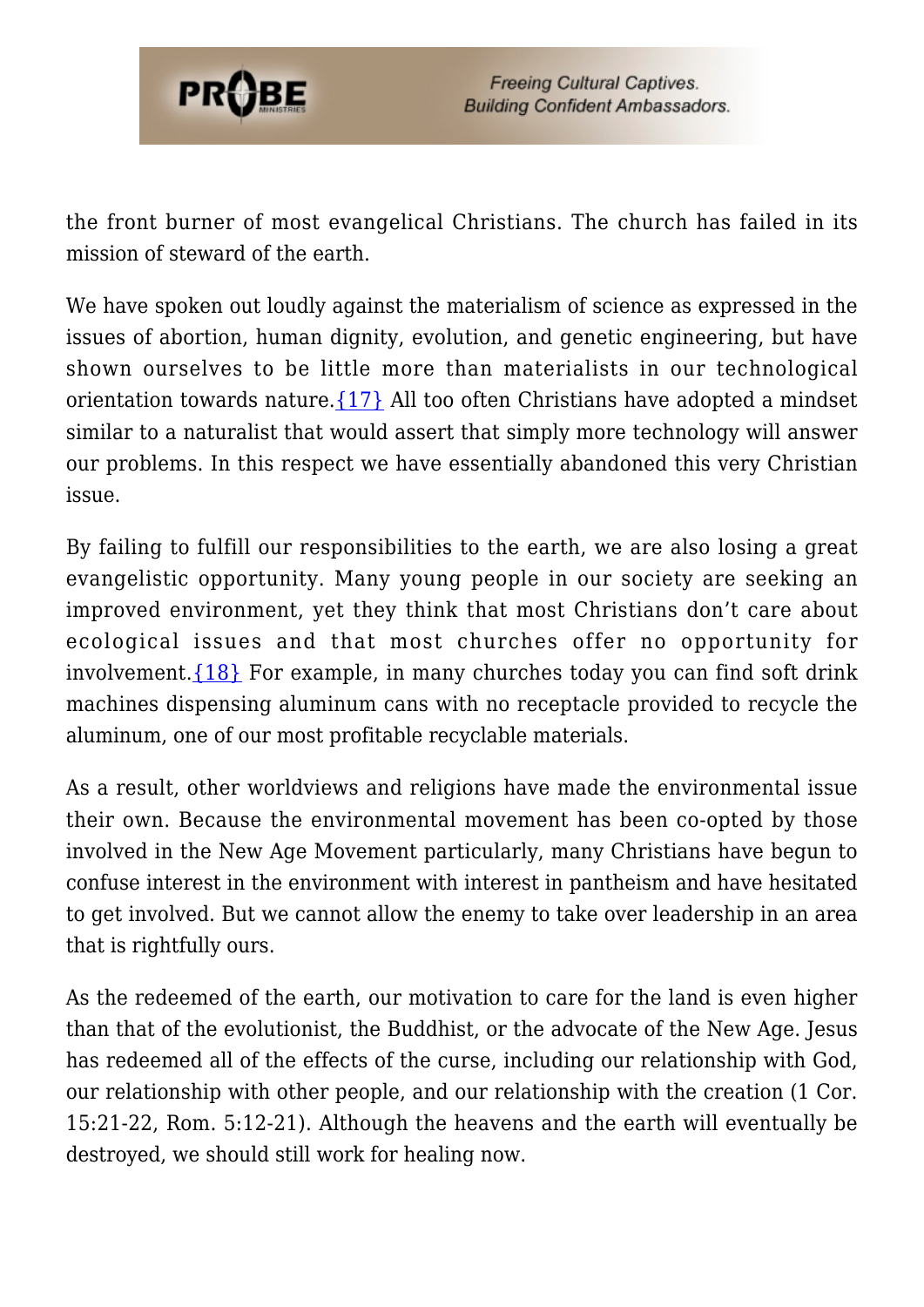

#### **For Further Reading**

Beisner, E. Calvin. *Prospects for Growth: a Biblical View of Population, Resources, and the Future*. Westchester, Ill.: Crossway Books, 1990.

DeWitt, Calvin B., Ed. *The Environment and the Christian: What Can We Learn from the New Testament?* Grand Rapids , Mich.: Baker Book House, 1991.

Schaeffer, Francis. *Pollution and the Death of Man: a Christian View of Ecology.* Wheaton, Ill.: Tyndale, 1970.

#### **Notes**

<span id="page-8-0"></span>1. Calvin DeWitt, ed., *The Environment and the Christian: What Does the New Testament Say About the Environment* (Grand Rapids: Baker, 1991).

<span id="page-8-1"></span>2. Lynn White, "The Historical Roots of Our Ecologic Crisis," *Science*, 155 (1967):1203-07.

<span id="page-8-2"></span>3. Francis Schaeffer, *Pollution and the Death of Man: The Christian View of Ecology* (Wheaton, Ill.: Tyndale House Publishers, 1970), 26-27.

- <span id="page-8-3"></span>4. Ibid, 30-33.
- <span id="page-8-4"></span>5. Ibid, 47-49.
- <span id="page-8-5"></span>6. Ibid, 54-55.
- <span id="page-8-6"></span>7. Ibid, 49-50.
- <span id="page-8-7"></span>8. Ibid, 69.
- <span id="page-8-8"></span>9. Ibid, 69-70.
- <span id="page-8-9"></span>10. Ibid, 71.
- <span id="page-8-10"></span>11. Ibid, 83.
- <span id="page-8-11"></span>12. Ibid, 74-75.
- <span id="page-8-12"></span>13. Ibid, 74.
- <span id="page-8-13"></span>14. Ibid, 74.
- <span id="page-8-14"></span>15. Ibid, 90-91.
- <span id="page-8-15"></span>16. Ibid, 92-93.
- <span id="page-8-17"></span><span id="page-8-16"></span>17. Ibid, 85.